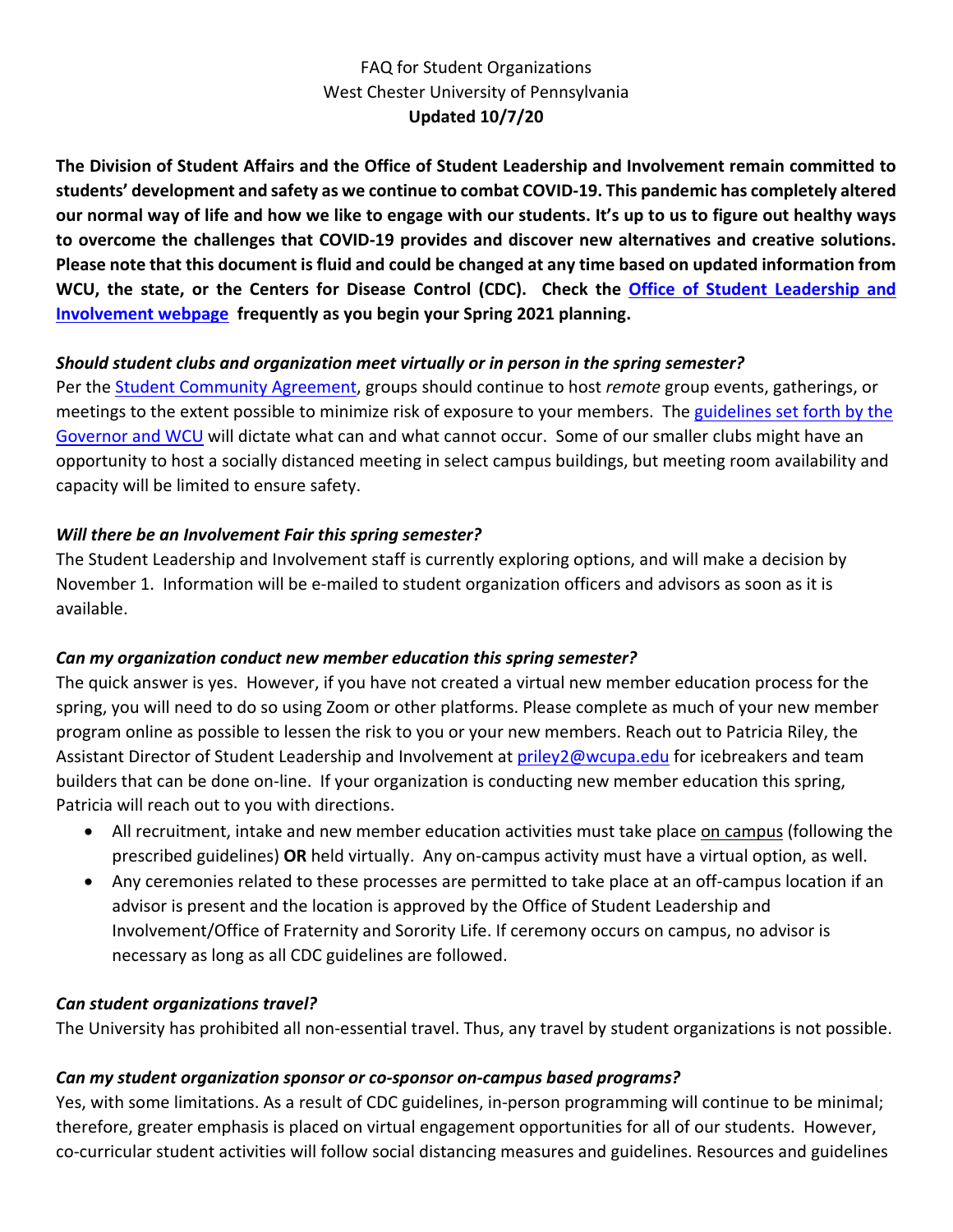will be provided for students to utilize spaces on campus that follow CDC considerations, according to the phases of opening from the state at that time. Facilities like Sykes Student Union, Student Recreation Center, and Lawrence Hall will continue to operate at lower capacities to comply with state and local health guidelines. Large gatherings and events will continue to be significantly curtailed through the duration of the COVID-19 pandemic.

# *What should A Cappella and other vocal clubs and organizations do?*

Singers produce aerosol when they sing – tiny droplets, which vary with consonants, vowels, and intensity. We recommend at this time that all singers wear surgical style masks to reduce aerosol transmission. Rehearsing outdoors is preferable while practicing 6 ft. social distancing. If you do choose to practice indoors, utilize facemasks tight around the nose and mouth and practice social distancing at all times. Rehearsals should last for 30 minutes followed by clearing of the room for 20 minutes to allow the HVAC system to change the air indoors with outside air. *Recommendation taken from the International Coalition Performing Arts Aerosol Study.*

# *Where can I find training about maintaining my club's virtual operations?*

- [WCU Student Leadership and Involvement YouTube Channel](https://www.youtube.com/channel/UCpEnybY_fZ1EbfeK2xDrHlA?view_as=subscriber)
- [RamConnect Event Slider](https://ramconnect.wcupa.edu/home_login) Log in to ramconnect.wcupa.edu and scroll through the event slider on the home page
- [Student Leadership and Involvement webpage](https://www.wcupa.edu/_services/stu/studentLeadershipInvolvement/)

# *Will the Ram Roundup still be published on a weekly basis for us to advertise what programs we are doing?*  Yes, it will continue to be published. [RamRoundup submission form website](https://www.wcupa.edu/_services/stu/forms/informationForStudents/) is the link to send your programming and club news to for publication campus-wide.

# *Is the Council of Orgs happening and am I required to participate?*

Yes, the Council of Organizations will continue to meet this spring semester. Your President will be notified of the dates and times for these virtual meetings that usually occur once a month. Remember, attendance at these meetings is mandatory. It is more important now than ever, because of the impact of COVID-19, that a representative of your organization attend these meetings to get updates and ask questions of your elected leaders.

# *How can my organization support efforts to track and stop the spread of COVID-19?*

Only meet in person when absolutely necessary, always wear a face mask and practice social distancing. For in-person activities, maintain an attendance log of members or other students present. You can use the checkin and attendance tracking features on RamConnect for in-person activities as a tool. Restrict members who are not feeling well or experiencing symptoms from attending any in-person activities. If a student is symptomatic, encourage them to call Student Health Services for guidance and/or an appointment with a provider. If a student is symptomatic and is tested for COVID-19, the student should self-report by completing the [designated University form.](https://cm.maxient.com/reportingform.php?WestChesterUniv&layout_id=31)

# *Do we need to report if someone in our organization has tested positive for COVID-19?*

If a student is symptomatic and is tested for COVID-19, encourage the student to self-report by completing the [designated University form.](https://cm.maxient.com/reportingform.php?WestChesterUniv&layout_id=31) Students should not attend any in-person organization activities if they are pending results or if they have not been cleared by their health care provider after testing positive.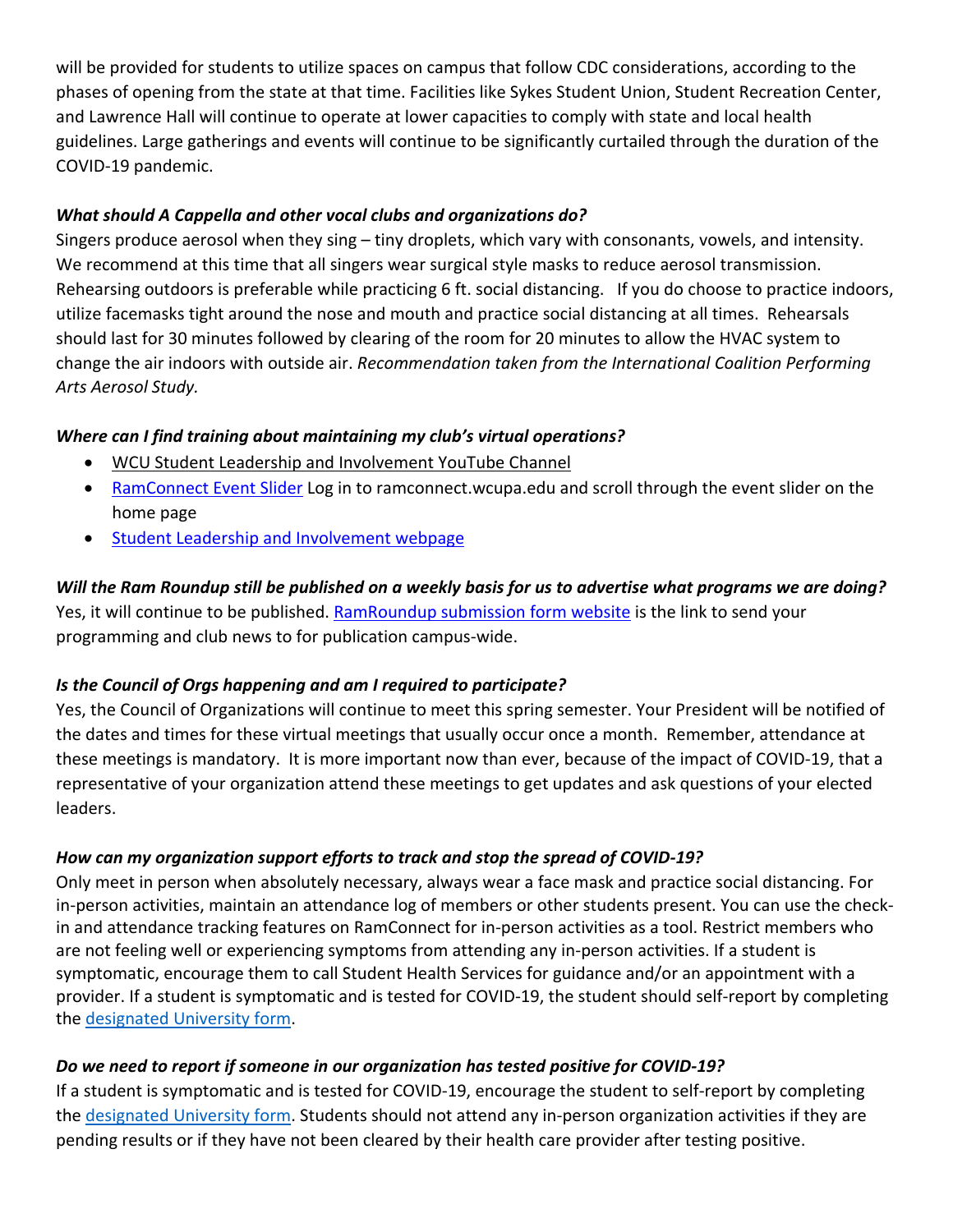## *Is our club allowed to hang flyers around campus advertising programs and events?*

Yes. We would recommend that your flyer reinforces the CDC guidelines for social distancing and the wearing of masks. Post your events on RamConnect so you can monitor and regulate attendance at the event. Adhering to stated [university and CDC guidelines](https://www.wcupa.edu/healthNotices/studentCommunityAgreements.aspx) for attendance is important.

#### *Can I order catering for my student organization event?*

Catering availability for the spring is yet to be determined. Please contact 610-436-3130 for additional information.

#### *What if my organization chooses to go inactive while we are taking remote classes? Who do I inform?*

If you have exhausted our resources and your members just can't see the possibility of continuing to function in a virtual world, then please inform Jennifer Yost at [jyost@wcupa.edu](mailto:jyost@wcupa.edu) and she will record the inactive status. We will check back with the organization leadership on record in the early part of the Fall 2021 semester to see if they wish to be taken off of inactive status. Additionally, we will inform Student Government Association of the change of status.

## *Can my organization participate in in-person events outdoors?*

Outdoor space reservations are currently available in 25Live, and any necessary protocols for COVID-19 have been included in the 25Live reservation system. Although campus outdoor spaces are available to reserve, the University continues to strongly encourage all student groups to engage in remote ways. Only meet in person when absolutely necessary, always wear a face mask and practice social distancing. Social distance (6 ft. or more) outdoors should be visible on the ground (ie., set up lines or a table/chair as a measured space marker). The group should consider having hand sanitizer and cleaning supplies readily available at the event and provide a guide for use (ie., spray down all materials before and after event, use hand sanitizer throughout the event, etc.) All in-person activities (including outdoor activities) must still maintain an attendance log of members or other students present and must remain under 250 total people. You can use the check-in and attendance tracking features on RamConnect for in-person activities as a tool. Restrict members who are not feeling well from attending any in-person activities. If a student is symptomatic, encourage them to call Student Health Services for guidance and/or an appointment with a provider. If a student is symptomatic and is tested for COVID-19, the student should self-report by completing the [designated University form.](https://cm.maxient.com/reportingform.php?WestChesterUniv&layout_id=31)

#### *Your designated Leadership Consultant is here to help! Contact them for support:*

## **Leadership Resource Center: 217 Sykes Union and 610-430-5323 Individual Club Assistance from Leadership Consultants**

Bryce Evans [be865537@wcupa.edu](mailto:be865537@wcupa.edu) Musical Organizations Michael Kane [mk884467@wcupa.edu](mailto:mk884467@wcupa.edu) Athletic Leadership Michaela Karlesses [mk891741@wcupa.edu](mailto:mk891741@wcupa.edu) Greek Letter Organizations Kartik Kumar [kk893537@wcupa.edu](mailto:kk893537@wcupa.edu) Honor Societies Bianca Maggio [bm888206@wcupa.du](mailto:bm888206@wcupa.du) Religious Organizations

Nate Hayes **nh872573@wcupa.edu** Social Equity & Diversity Organizations Dunya Markovic [dm916494@wcupa.edu](mailto:dm916494@wcupa.edu) Political & Activism Groups; Academic Groups (*Alpha from Accounting Club to Economics & Finance Society*)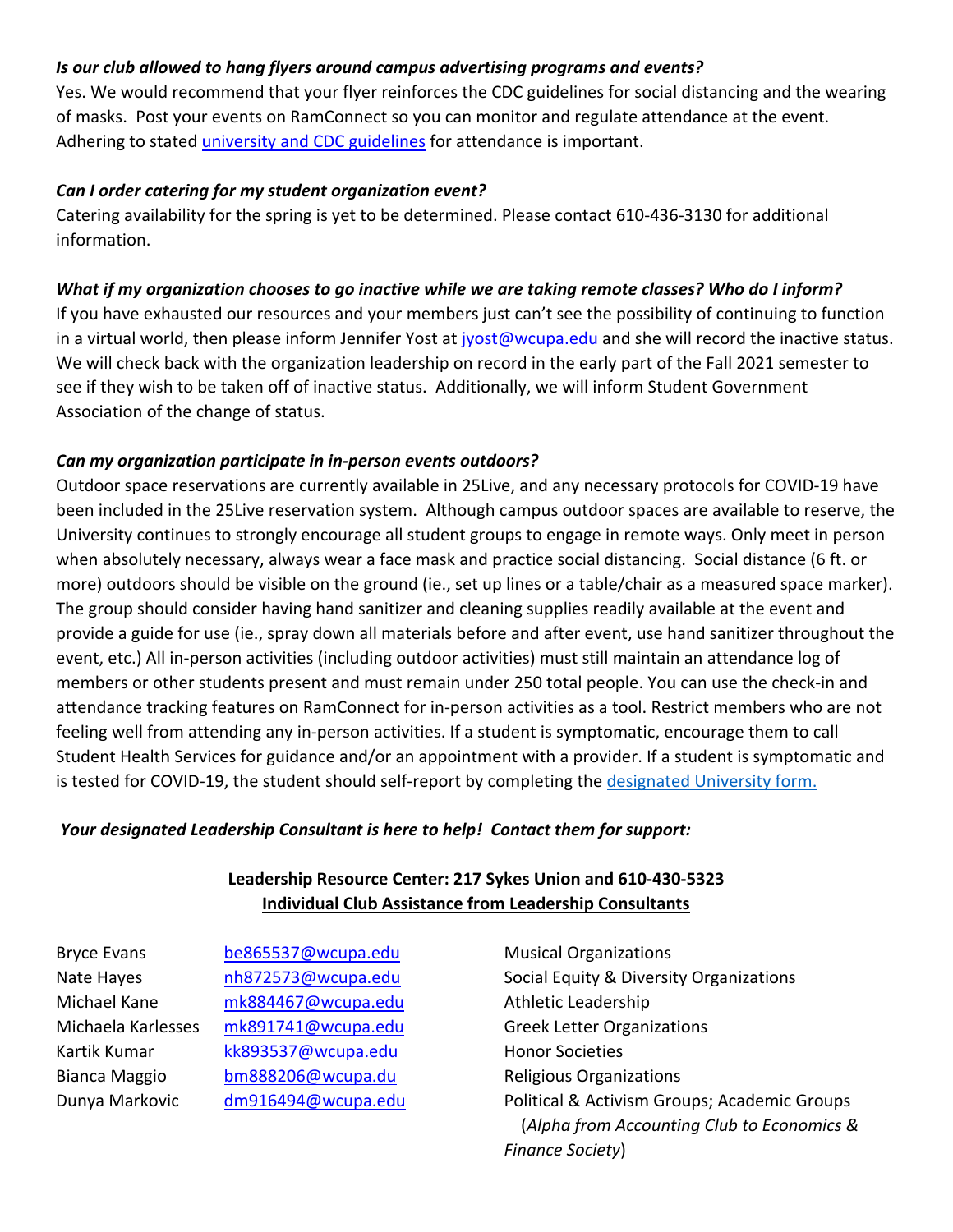| <b>Gabrielle Mason</b> | gm889408@wcupa.edu | <b>Service Organizations</b>                    |
|------------------------|--------------------|-------------------------------------------------|
| <b>Brooke Myers</b>    | bm900113@wcupa.edu | Sports Clubs and Athletic Leadership            |
| Michael Nangle         | mn887319@wcupa.edu | <b>Governing Organizations; Academic Groups</b> |
|                        |                    | (Alpha from Philosophy Club to Women in         |
|                        |                    | Science)                                        |
| Joyce Romero           | jr891356@wcupa.edu | Special Interest Organizations                  |
|                        |                    | (Alpha from Poesis to Wahala African Dance      |
|                        |                    | Team)                                           |
| Cassie Tiburcio        | ct896116@wcupa.edu | Special Interest Organizations                  |
|                        |                    | (Alpha from American Sign Language Club to      |
|                        |                    | Photography Club)                               |
| Hannah Wagner          | hw891082@wcupa.edu | Media & Publications Organizations; Academic    |
|                        |                    | Groups                                          |
|                        |                    | (Alpha from English Club to Pharmaceutical      |
|                        |                    | <b>Product Development)</b>                     |

## **SYKES STUDENT UNION QUESTIONS**

*How do I reserve a room in Sykes Union for socially-distanced meetings?* Please refer to the Sykes Union [COVID-19 Update website](https://www.wcupa.edu/_services/Stu.Syk/eventReservations.aspx) for updated meeting room capacities. You will still need to place reservations for space through [25Live.](https://25live.collegenet.com/pro/wcupa) For questions regarding student organization reservations, please contact Jordan Maxwell at 610-436-1014. Please note that facemasks will be required in Sykes Union.

#### *Will the Center for Student Involvement be open and available?*

Yes, but it will continue to look a little different. Furniture has been removed and spaced according to regulations. This space is a first come, first served space and we ask that you do not move any of the tables or chairs from their location as they are set specifically for the recommended 6 ft. distance. Please note that facemasks are required in Sykes Union at all times.

#### *Will the Sykes Copy Center be open and available?*

The Copy Center will be processing orders but not be open to the public as we are processing all orders through an online form. If your student organization has a charge account with the Sykes Copy Center, please make sure to update the names of authorized members who can charge to the account. Be prepared for additional precautions:

- Use our online form through the [Copy Center.](https://forms.office.com/Pages/ResponsePage.aspx?id=mQBWAINajky-zAAjuNA9y9tcipUUzjhOgWCbJ0pxdMpUMldWVVo5RzFHNlZJVERBUklEWERLMkpYNS4u)
- Accepting payments through SSI or SAP account, RamBucks, and Venmo.
- Completed orders can be picked up at the Sykes Union Information Desk upon notification.
- Questions? Email [copycenter@wcupa.edu](mailto:copycenter@wcupa.edu)

# *Will Student Activities Council (SAC) and Rams After Hours events occur in the Spring semester?*

We are using a variety of virtual options to engage our community. You can follow [Rams After Hours,](https://www.facebook.com/ramsafterhours) Student [Activities Council,](https://www.facebook.com/wcustudentactivities) and [Sykes Student Union](https://www.facebook.com/sykesunion) on social media for schedules and updates.

#### *Are student groups allowed to use their office space/access their club locker/mail?*

Student groups can use their office space while adhering to CDC and West Chester University guidelines. It is recommended that all meetings be done virtually in order to limit in-person contact. If the space must be used, it must be done so with proper social distancing efforts and it is encouraged that groups wipe down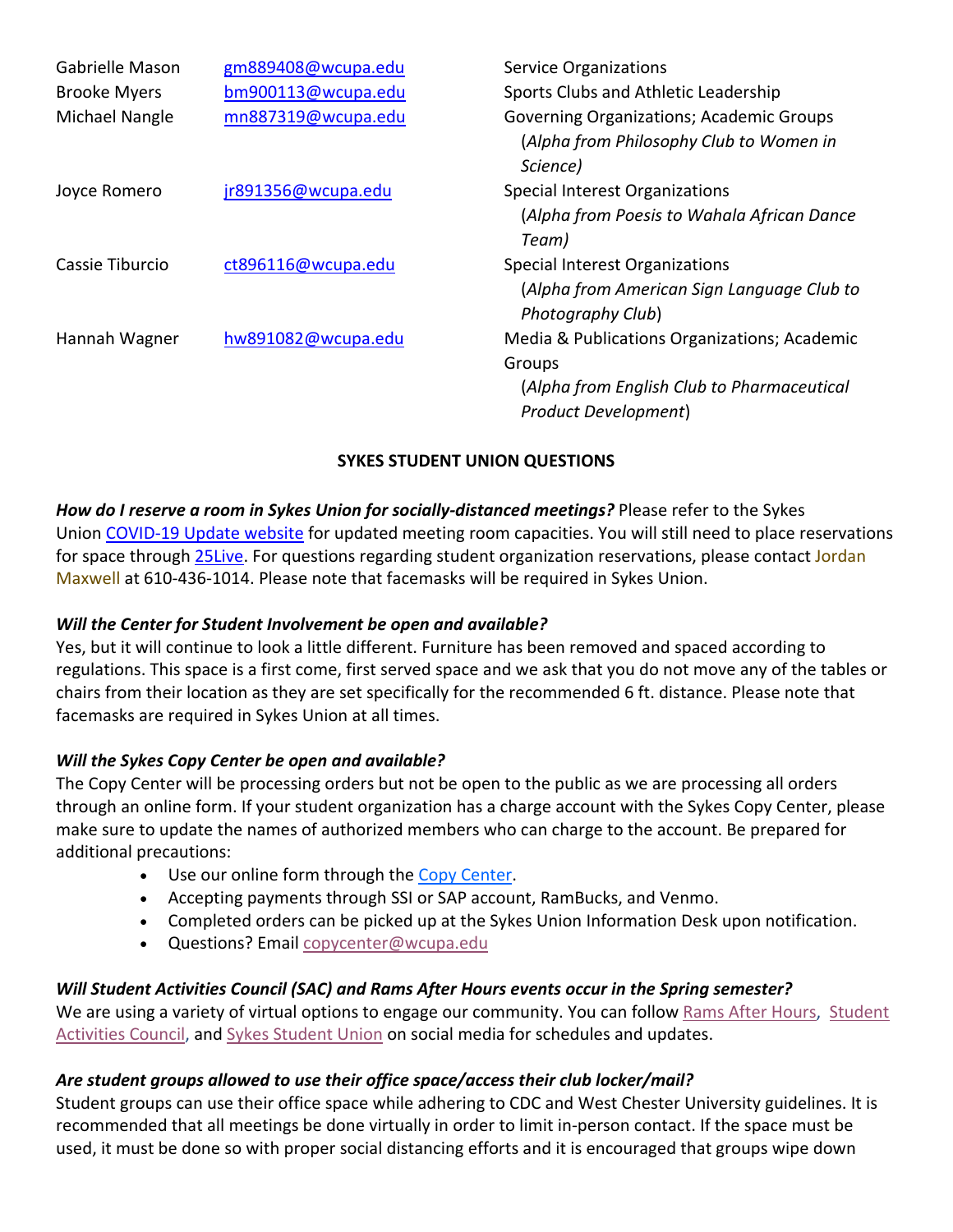their space before and after each use. For organization office hours, we recommend a rotation schedule to minimize the number of students in the space at any given time.

## If our organization has an office or locker in Sykes, are you required to clean and wipe down your office *space, including the keypads and handles?*

Organizations should take proper action with their spaces and property. This includes wiping down items before and after use. There are stations throughout the building with sanitation products and it is encouraged that organizations invest in their own products for this purpose.

## Is our student organization allowed to use outside vendors for food and what are the guidelines for using *outside vendors for catering? Should all food be pre-wrapped?*

Organizations can use outside vendors but must also align with the usual Aramark policy for use of outside food vendors. They should inquire to those caterers on what practices they are following to ensure high standards from a safety perspective. Visit the CDC for additional guidance:<https://www.cdc.gov/coronavirus/2019-ncov/daily-life-coping/food-and-COVID-19.html>

# *My club receives its mail and packages at Sykes. Will there be a change in process?*

No change as of right now. Fraternity and Sorority mail will be available by contacting the Office of Fraternity & Sorority Life at [fsl@wcupa.edu.](mailto:fsl@wcupa.edu) Mailboxes are still in use in the Center for Student Involvement (CSI).

# **STUDENT SERVICES, INC.**

# *Has the process changed as to how I get a printout of my club or organization's SSI budget?*

The process hasn't changed too much. We ask that you send an email to Laura Sheehan at [lsheehan@wcupa.edu](mailto:lsheehan@wcupa.edu) and she will send you a copy of your budget virtually. You can also come personally to the SSI Office, but you might have to wait due to social distancing guidelines and staff coverage of office spaces.

# *How does my organization access the SSI credit card to purchase items?*

Please contact Laura Sheehan at Isheehan@wcupa.edu and she will schedule you to gain access to the SSI Office and the ability to use the credit card.

# *If I am uncomfortable in coming to campus, how do I go about purchasing items for my organization using the credit card?*

The credit card cannot be used outside of the Student Services, Inc. office here in Sykes Union. If you would like to use the SSI Credit Card to make purchases, we are asking all student groups to follow the procedure listed below:

- 1. Please fill out the [SSI Payment Voucher](https://wcustudentservices.com/wp-content/uploads/2020/04/Paymentvoucher20.pdf) with advisor's approval emailed to [ssi@wcupa.edu](mailto:ssi@wcupa.edu) (Advisors may send their approval via email)
- 2. Within the email please provide the following information:
	- a. Website in which the purchase(s) is to be made;
	- b. List of item(s) with the quantity to be purchased;
	- c. Address where the items should be shipped.
- 3. Once all appropriate information is provided, an SSI Employee will make the purchase for the student organization, provided it meets the requirements.
- 4. If an employee runs into a problem, prior or while making the purchase, they will notify the individual who sent the request.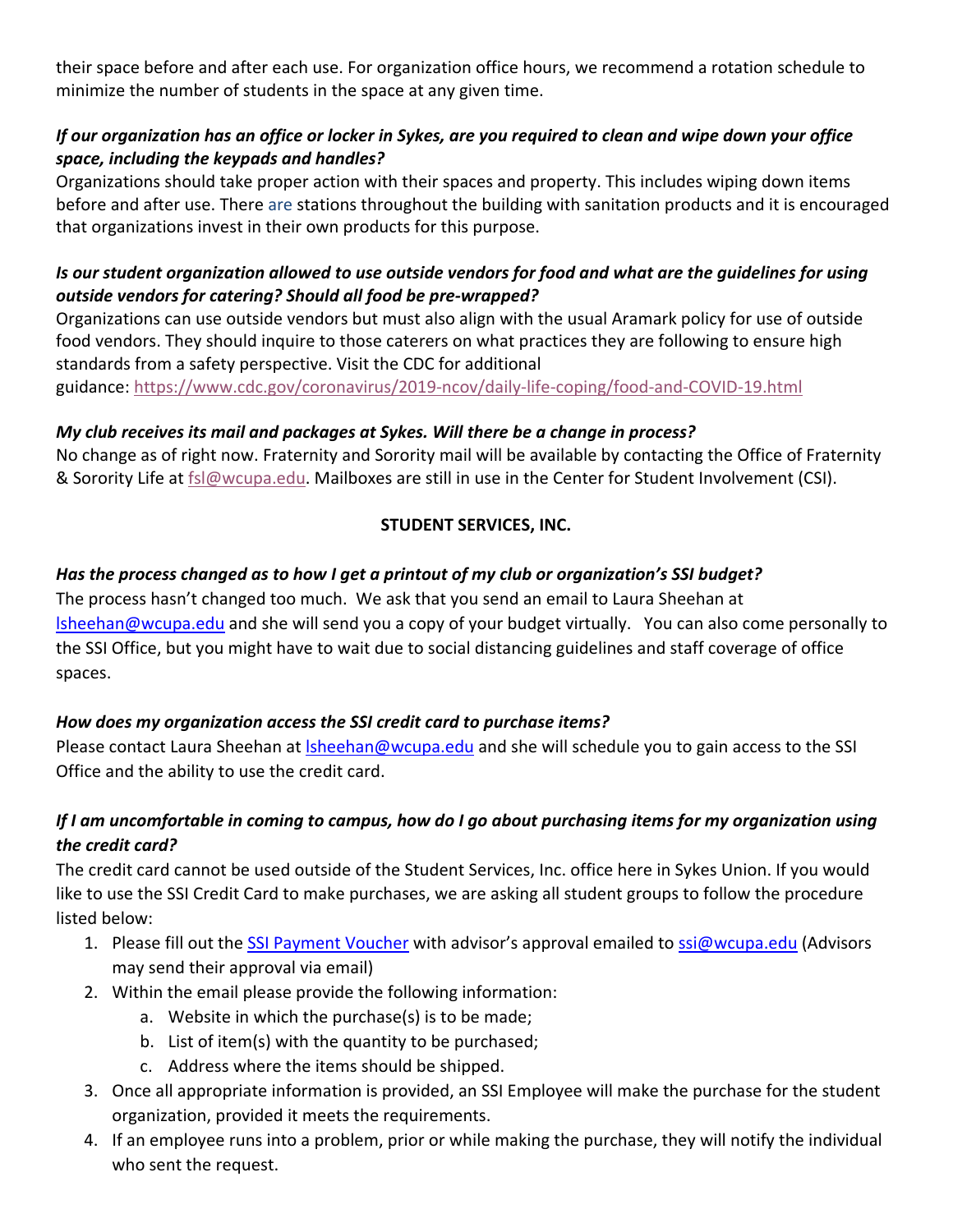# *How do I go about gaining permission from my organization to be able to use the credit card in person? What proof is needed for me to get access to it for club business?*

In order to utilize the SSI Credit Card, the process is still the same. We ask all student organizations to fill out the SSI [Credit Card Request Form](https://wcustudentservices.com/wp-content/uploads/2016/12/ssi-credit-card-request-form1.pdf) prior to coming to the Business Office when making a purchase. The form must be signed by the faculty advisor prior to making any purchases so they're aware and approve of the purchase(s) being made. (Advisors may send their approval via email to [ssi@wcupa.edu\)](mailto:ssi@wcupa.edu). We also ask that the person requesting to use the credit card is the organizational treasurer or president. Once the form is filled out and approved by the organization's board members, the purchaser may place the order the day it is brought into office. It's best to discuss the option of using the SSI Credit Card during organizational weekly meetings.

# *Will we get the full budget that was approved by SGA last spring?*

No, you will not. Funding will be allocated for the term start in August 2020 at 25% of last year's budget total. This is due to the prorated Student Activity Fee that has been assessed for fall. (spring funding will be allocated in January 2021). Please be very careful with your expenditures and ensure that you are being conscientious regarding the most important things your organization needs to function. All budgets for the 2020-21 academic year will be available at the start of the fall semester. Questions about your allocation can be emailed to [ssi@wcupa.edu.](mailto:ssi@wcupa.edu)

# *If I used my own money for my club's activity, what is the procedure for reimbursement if my club has an account with Student Services, Inc.?*

If students would like to place the order themselves instead of using the SSI Credit Card, they may, in order to get reimbursed we ask student organizations to fill out the [SSI Payment Voucher a](https://wcustudentservices.com/wp-content/uploads/2020/04/Paymentvoucher20.pdf)nd email it directly to [ssi@wcupa.edu](mailto:ssi@wcupa.edu) with the appropriate receipts/invoices attached. **We now offer Venmo as a form of reimbursement as long as the transaction is under \$50.** The updated SSI Payment Voucher now has an option for Venmo reimbursement; we ask that students please include their **Venmo Account Name**, as well as, their **Full Name** so we know we're providing the reimbursement to the correct individual. Please allow the normal 2-3 business days for processing.

# *If I use my own money to cover the costs for my student organization, can I still use the SSI Tax Exemption?*

Yes, you can. Therefore, all student groups should be utilizing the tax exemption form when making purchases for their organization, as SSI will not reimburse for tax, unless it is a state that we are required to pay tax in. Please visit our website: [www.wcustudentservices.com](http://www.wcustudentservices.com/) to utilize the different state tax exemption forms when making purchases.

#### **COMMUNITY SERVICE AND SERVICE-LEARNING**

# *Our student organization would like to do in-person, face-to-face service. Can we?*

Due to the spread of COVID-19, until further notice, direct (i.e., in-person, face-to-face) community service and engagement is strongly discouraged. However, the staff in the Center for Civic Engagement and Social Impact is actively identifying meaningful ways for WCU students, faculty, and staff to address community needs through indirect modalities. Click the link below to discover how you can help while social distancing: [https://www.wcupa.edu/\\_services/stu.slv/socialDistance.aspx](https://www.wcupa.edu/_services/stu.slv/socialDistance.aspx)